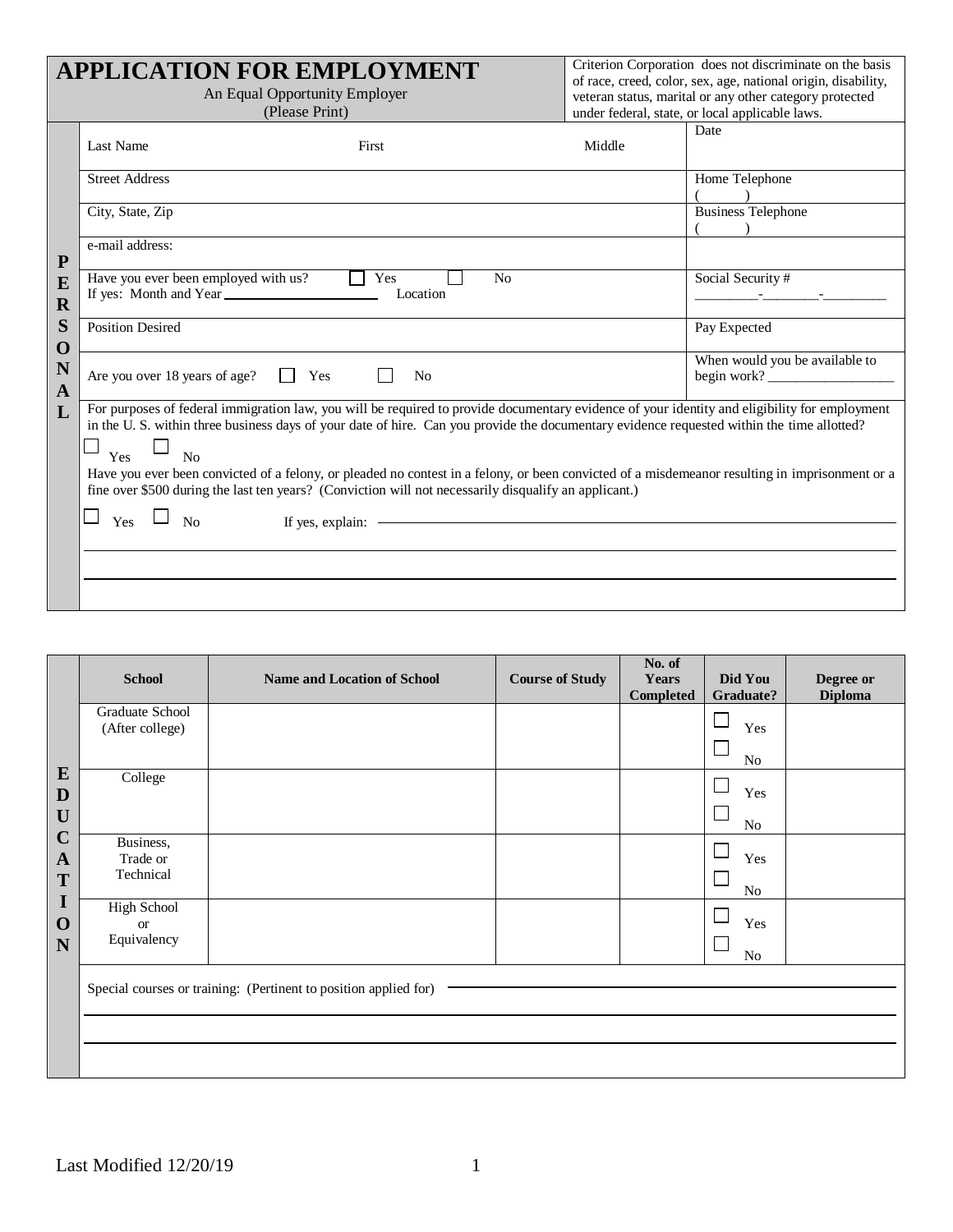## **Membership in Professional Organizations or Volunteer Activities**

*(Please exclude information that indicates your religion, age disability, status, race, creed, or national origin.)*

| <b>EMPLOYMENT HISTORY</b> |                                        | Please give accurate, complete full-time and part-time               |  |  |
|---------------------------|----------------------------------------|----------------------------------------------------------------------|--|--|
|                           |                                        | employment record. Include any military experience.                  |  |  |
|                           |                                        | Start with your present or most recent employer. All                 |  |  |
|                           |                                        | information provided on this application may be                      |  |  |
|                           |                                        | subject to verification.                                             |  |  |
|                           | Company Name                           | Telephone                                                            |  |  |
|                           |                                        | Employed - (State month and year)                                    |  |  |
|                           | <b>Address</b>                         |                                                                      |  |  |
|                           |                                        | To<br>From                                                           |  |  |
|                           | Name of Supervisor                     | Weekly pay/Annual pay                                                |  |  |
| 1                         |                                        |                                                                      |  |  |
|                           |                                        | Start<br>Last                                                        |  |  |
|                           | State Job Title and Describe Your Work | Reason for Leaving                                                   |  |  |
|                           |                                        | May we contact this employer?<br>$\vert \vert$ Yes<br>N <sub>0</sub> |  |  |
|                           | Company Name                           | Telephone                                                            |  |  |
|                           |                                        |                                                                      |  |  |
| $\overline{2}$            | Address                                | Employed - (State month and year)                                    |  |  |
|                           |                                        | From<br>To                                                           |  |  |
|                           | Name of Supervisor                     | Weekly pay/Annual pay                                                |  |  |
|                           |                                        |                                                                      |  |  |
|                           |                                        | Start<br>Last                                                        |  |  |
|                           | State Job Title and Describe Your Work | Reason for Leaving                                                   |  |  |
|                           |                                        | May we contact this employer?<br>Yes<br>N <sub>0</sub>               |  |  |
|                           | Company Name                           | Telephone                                                            |  |  |
|                           |                                        |                                                                      |  |  |
|                           | Address                                | Employed - (State month and year)                                    |  |  |
|                           |                                        | From<br>To                                                           |  |  |
| 3                         | Name of Supervisor                     | Weekly pay/Annual pay                                                |  |  |
|                           |                                        |                                                                      |  |  |
|                           |                                        | Start<br>Last                                                        |  |  |
|                           | State Job Title and Describe Your Work | Reason for Leaving                                                   |  |  |
|                           |                                        | May we contact this employer?<br>$\perp$<br>Yes<br>No                |  |  |
|                           | <b>Company Name</b>                    | Telephone                                                            |  |  |
| 4                         |                                        |                                                                      |  |  |
|                           | <b>Address</b>                         | Employed - (State month and year)                                    |  |  |
|                           |                                        | From<br>To                                                           |  |  |
|                           | Name of Supervisor                     | Weekly pay/Annual pay                                                |  |  |
|                           |                                        |                                                                      |  |  |
|                           |                                        | Start<br>Last                                                        |  |  |
|                           | State Job Title and Describe Your Work | Reason for Leaving                                                   |  |  |
|                           |                                        | May we contact this employer?<br>Yes<br>No                           |  |  |
|                           |                                        |                                                                      |  |  |